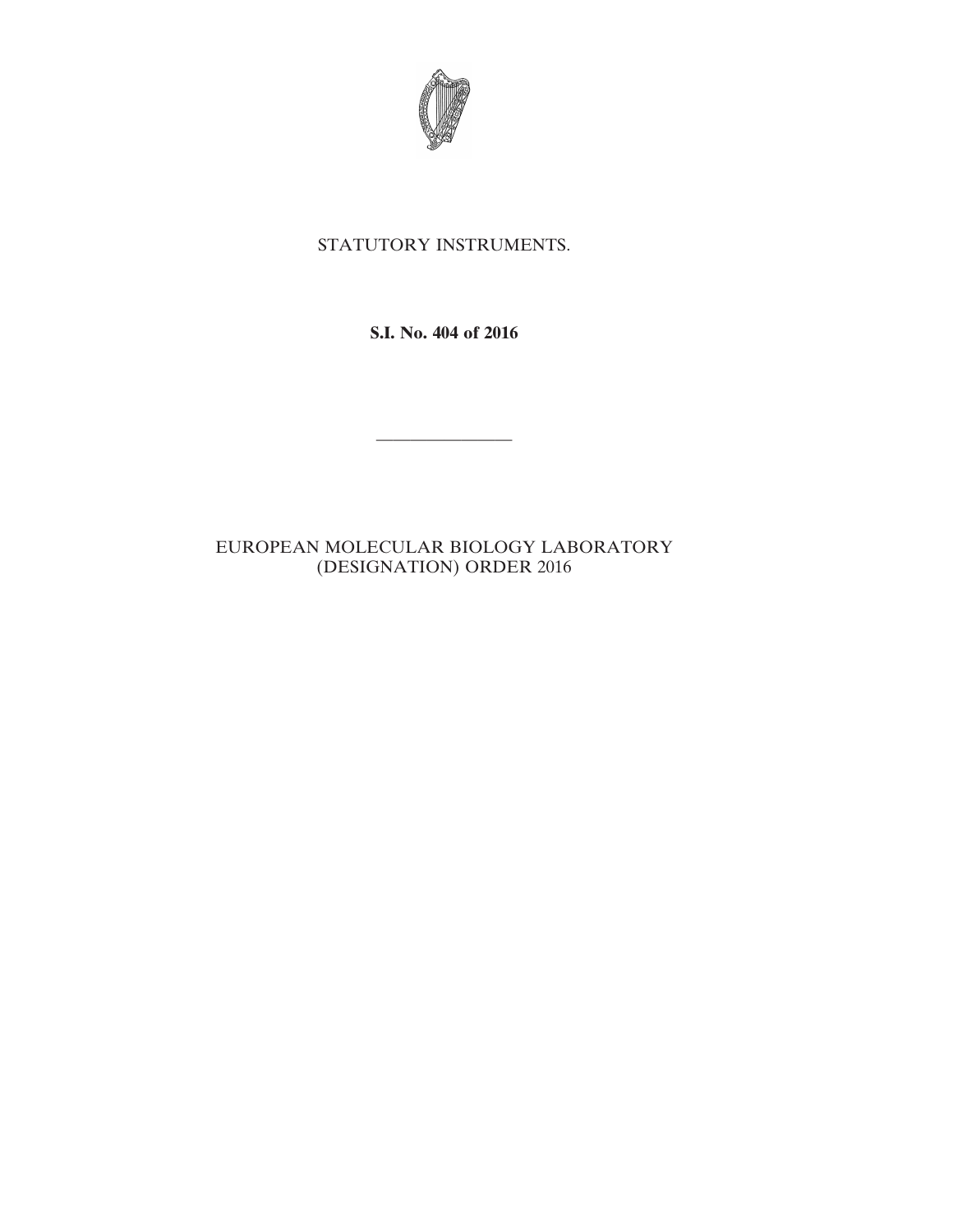## EUROPEAN MOLECULAR BIOLOGY LABORATORY (DESIGNATION) ORDER 2016

WHEREAS it is enacted by section 40(1) (amended by section 3 of the Diplomatic Relations and Immunities (Amendment) Act 2006 (No. 10 of 2006)) of the Diplomatic Relations and Immunities Act 1967 (No. 8 of 1967) that the Government may by order designate an international organisation, community or body of which the State or the Government is or intends to become a member to be an organisation to which Part VIII of that Act applies;

AND WHEREAS the European Molecular Biology Laboratory is such an international organisation;

NOW, the Government, in exercise of the powers conferred on them by the said section 40(1), hereby order as follows:

1. This Order may be cited as the European Molecular Biology Laboratory (Designation) Order 2016.

2. The European Molecular Biology Laboratory is hereby designated as an organisation to which Part VIII of the Diplomatic Relations and Immunities Act 1967 (No. 8 of 1967) applies.



GIVEN under the Official Seal of the Government, 19 July 2016.

ENDA KENNY, Taoiseach.

*Notice of the making of this Statutory Instrument was published in "Iris Oifigiúil" of* 26*th July*, 2016.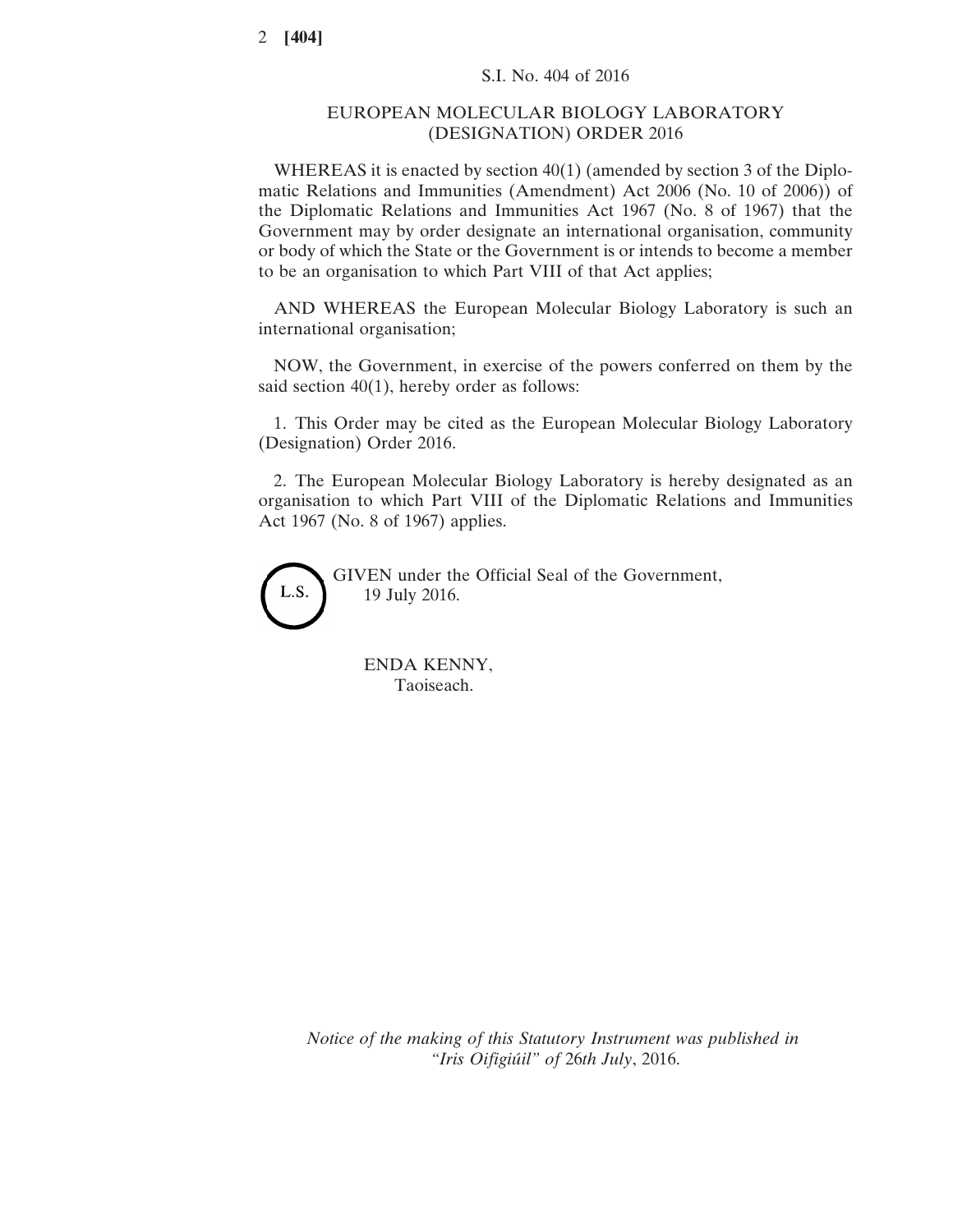**[404]** 3

## EXPLANATORY NOTE.

*(This note is not part of the Instrument and does not purport to be a legal interpretation)*

This order provides that the European Molecular Biology Laboratory is designated as an organisation to which Part VIII of the Diplomatic Relations and Immunities Act 1967 applies.